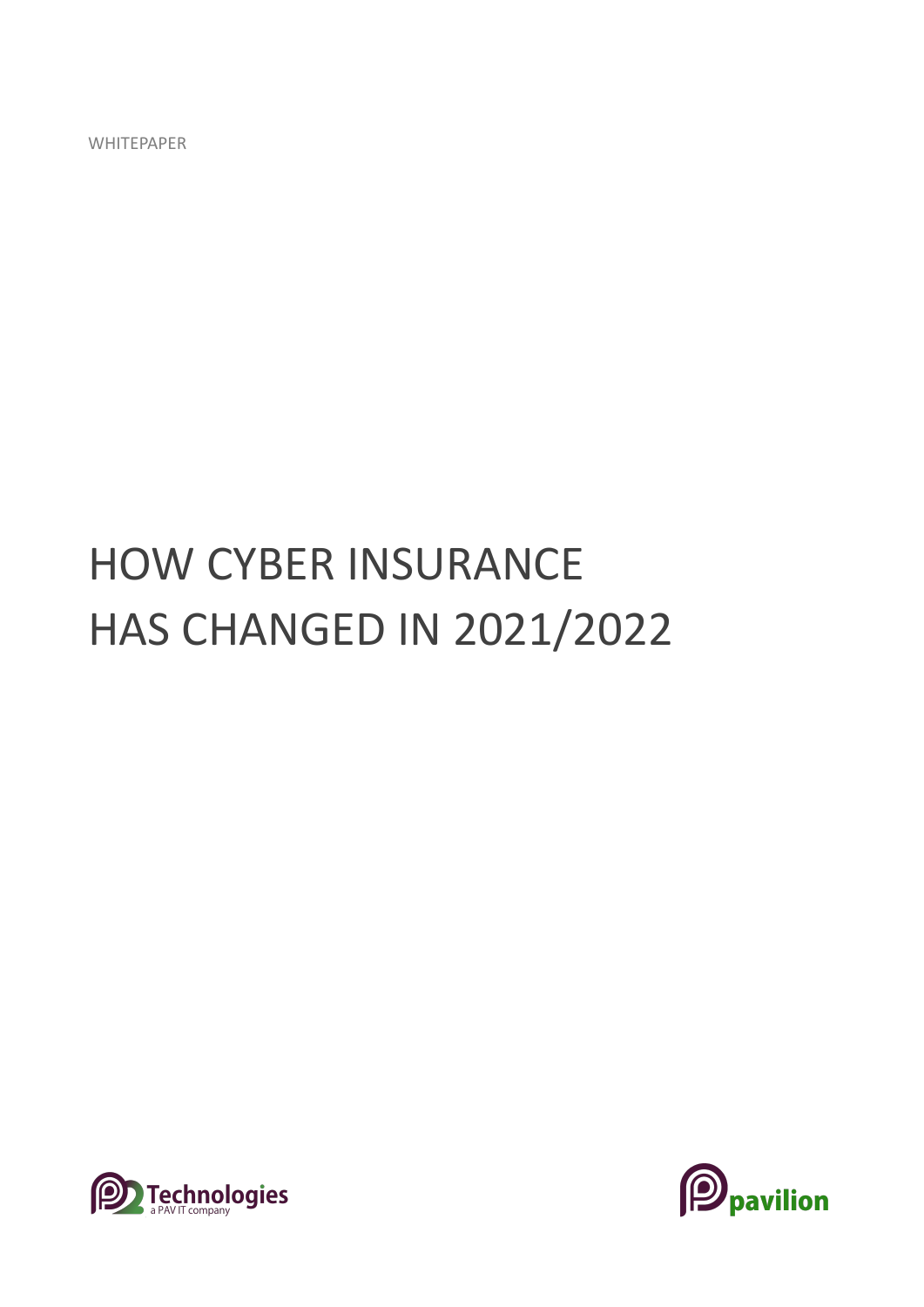A few years ago, cyber insurance could be purchased with minimal form filling and a basic understanding of IT security. Cybercrime has relentlessly increased in business and the effect on IT, recovery time and cost as well as frequency of attacks. Rising ransomware attacks are the key reason our customers seek cyber insurance.

Businesses are choosing cyber insurance either having directly suffered from a cyber-attack, sector specific and focused attacks or to balance weaknesses in IT security. Together with increasing flexibility of IT being accessed from anywhere, insurance companies are requiring a far more detailed assessment to the security controls in place prior to the provision of cyber insurance policies. In doing so, they are balancing their own risks and mitigating the chances of having to pay out during or after a cyber incident.

When completing cyber insurance forms, the amount of information required can appear daunting. Larger businesses generally have the resources and technology in place to manage their own IT security and flex as new threats emerge. Smaller businesses seek the same level of protection and it's knowing where to start without being overwhelmed.

Cyber insurance providers have recently suffered heavy losses, and this has had a material effect to the number of active providers who are prepared to take on cyber risk. Fewer cyber insurers means less supply and with that a positive effect on premiums which have inevitably increased for the same level of coverage. At the same time, it is a supplier's market, and they are becoming more selective as to who they will insure and what information they require. Incremental time and effort fall upon the customer simply to provide sufficient information to qualify for a cyber insurance policy.

We've combined the most common security controls that are asked for in cyber insurance proposal forms in 2022 to help focus your priorities, aiding the completion of proposal forms, improving your security position, saving time, and helping you to place a cap on rising insurance premiums.

## **Information security standards**

All businesses should aim to attain an industry standard towards data security. These standards are frameworks which are key in so far as they provide outlines of what is to be considered a minimum attainable standard for IT security as well as the protection of business and customer data. These standards also outline a requirement on the processes that organisations must build into their systems that cover a multitude of weaknesses. The benefit of cyber insurance together with working towards a security standard is driving continual improvement in cyber security. If a cyber-attack or ransomware is experienced, then it often takes weeks to recover. A focus on standardisation and testing is of upmost importance.

We are seeing 4 common information security standards being asked for on cyber insurance proposal forms, Cyber Essentials, Cyber Essentials Plus, IASME and ISO 27001.



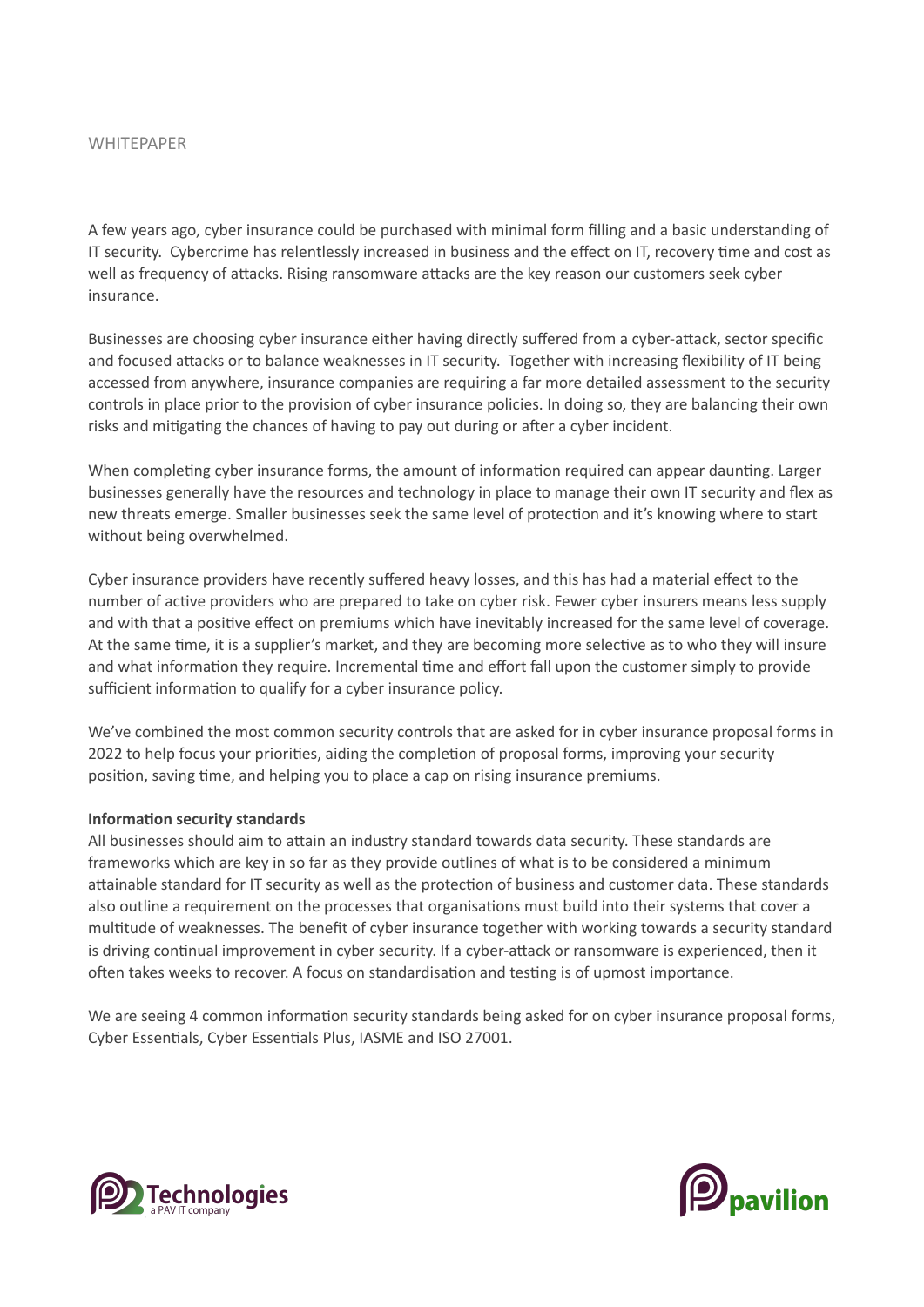Many businesses aim to have one or multiple of these standards. Depending on their attitude to IT security risk, the confidentiality or value of their business or customer data and what the supply chain implications are if you are affected.

Achieving any of these standards will aid the completion of the cyber proposal forms as many of the controls are covered in these standards.

Cyber Essentials and Cyber Essentials Plus (the latter being more comprehensive and audited) is a good starting standard, mainly questionnaire based and relatively inexpensive for all businesses to achieve and shows suppliers and customers that you're focused on IT security.

ISASME (Information Assurance for Small and Medium Enterprises) Government backed goes further than Cyber Essentials by focusing on your risk and an assessment against GDPR.

ISO 27001 is an internationally recognised standard focused on information risk management, providing policies, processes and standards and controls to protect data. ISO 27001 is rigorous and audited.

Attaining one or more of these standards has a secondary effect in so far as it boosts your own customer confidence that they are in business with an organisation fully invested in IT and takes IT security seriously.

#### **Access & Security Controls**

**Backup:** to minimise ransom payments and recover faster there is more emphasis on the importance of disaster recovery planning and preparation. Most cyber incidents will resort to recovery of file or server systems. Backup and recovery is the ultimate back stop to getting the business back up and running.

Review your backups, where is the data located (both on and off site), how often and what data? What is the retention period for the backup files and have you a documented procedure for backup and recovery of data and services to get the business up and running?

**Password management:** apply multi-factor authentication (password and separate token) on every computer, appliance, and application. If passwords are breached it is much more difficult for perpetrators to access your systems.

**Antivirus:** does your antivirus include anti-ransomware technology? Does it have machine learning capability to spot zero-day threats? Can your antivirus system be managed to contain sideways movement of cyber threats on your network or further still have a managed threat protection and reporting system?



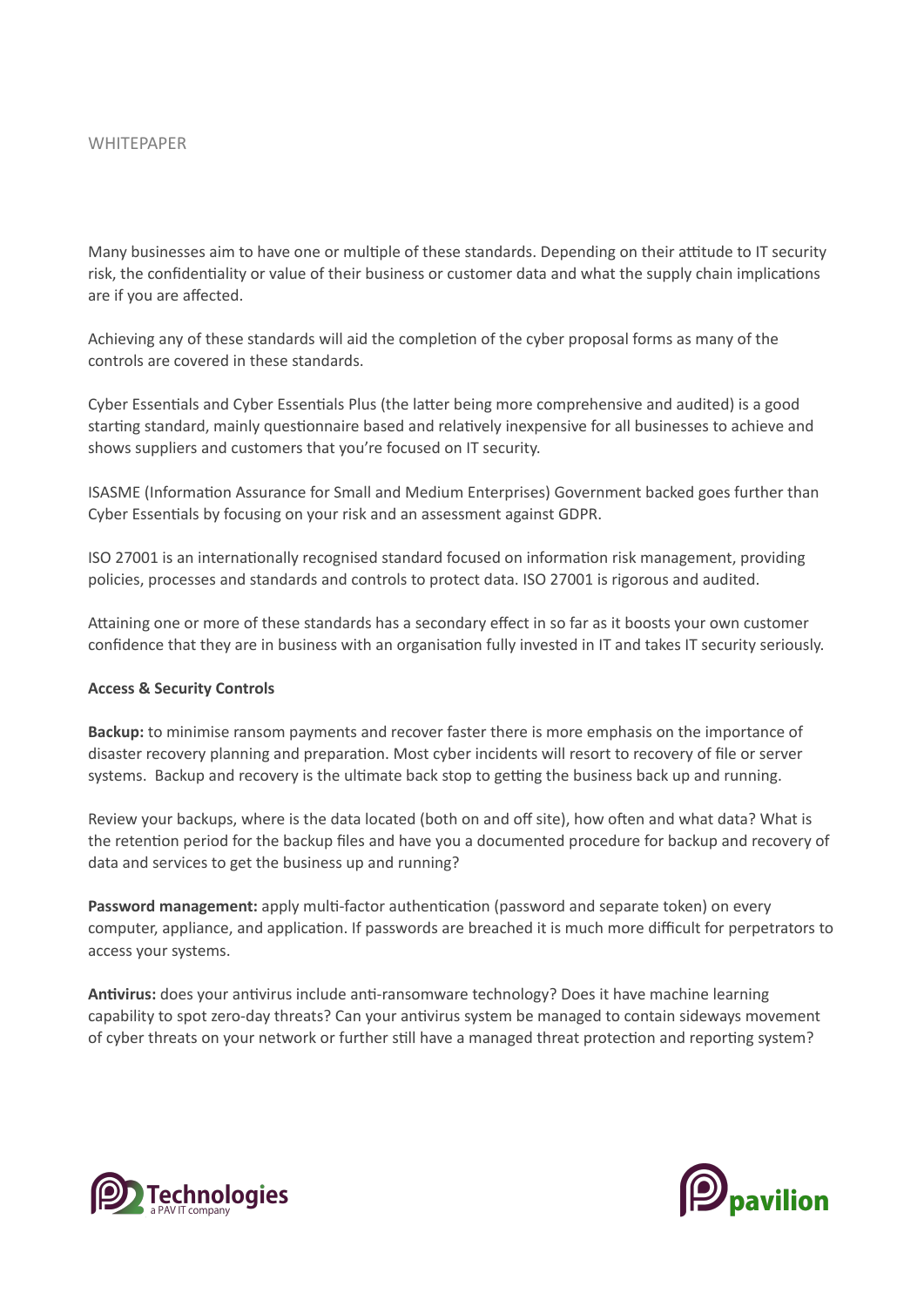**Operating and application patching:** no software or operating system is perfectly secure and cyber criminals expend huge effort to find issues known as exploits that invariably allow access. Almost on a weekly basis, software vendors make available security or functionality updates and these need to be applied as soon as is practical to do so. You should consider how you apply patches to applications and devices, how often they are applied, whether you have a reporting capability and most importantly, what can be automated to help administer updates and thereby manage the threat of unpatched systems or applications.

**System age:** are the operating system and applications you use still supported and security updates being made available by your vendors? If not, can these systems be upgraded, can they be switched off or should they be moved to secure networks with no internet facing IP address to mitigate your risk?

**Data encryption:** Is data on your systems encrypted locally and in transit (mobile device or devices connected in remotely)? The encryption can apply to file, databases, and mobile devices.

**People:** are often overlooked but we can assure you that your employees are often the weakest link with respect to targeted phishing or ransomware attacks. So, ask yourself some questions:

- Do you know who has access to your systems and to what this can be internal staff to external suppliers?
- Do you have procedures for adding and removing staff and third parties from your systems?
- Do you regularly train your staff on managing security from simulated phishing to questionnaires on computer use?

**Policies:** it is vital that you document critical processes for reference. The items we would ask our clients to prioritise are:

- Do you have a policy on how old data is managed and retained?
- Do you have a business continuity and disaster recovery plan and is it tested? (Business continuity plan and systems to keep critical business systems operational, disaster recovery the ability to recover).
- Do you have a privacy policy that describes the way in what data is managed by systems?
- Information security policy written and communicated to staff having the best technology available is useful, however only if staff know what is required of them using your systems.